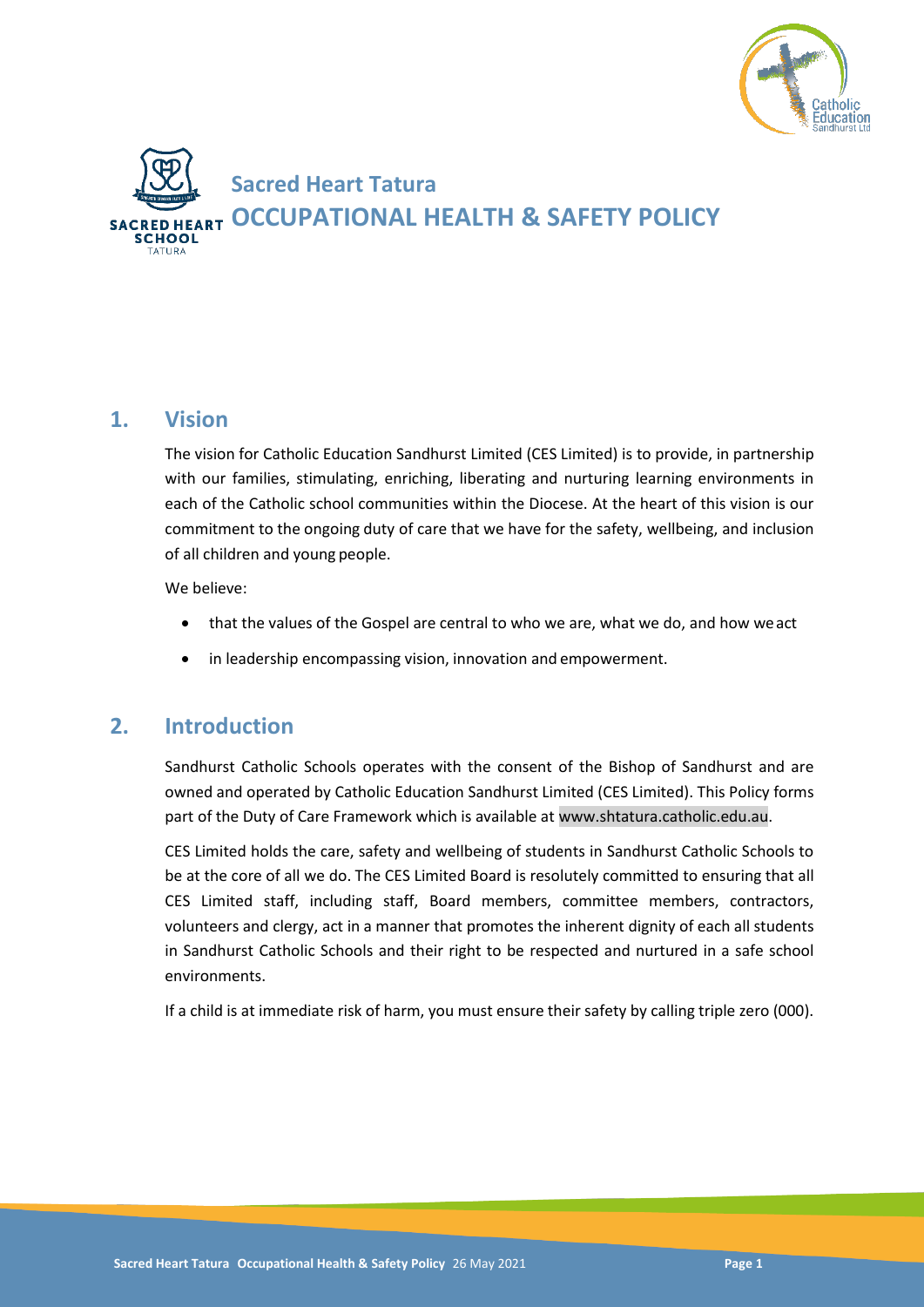# **3. Definitions**

| <b>CES Limited</b>               | <b>Catholic Education Sandhurst Limited</b>          |
|----------------------------------|------------------------------------------------------|
| <b>CES Limited Board</b>         | Board of Directors of CES Limited                    |
| <b>OHS</b>                       | Occupational Health and Safety                       |
| <b>Sandhurst Catholic School</b> | A School which operates with the consent of the      |
|                                  | Bishop of the Catholic Diocese of Sandhurst and is   |
|                                  | owned, operated and governed by CES Limited, where   |
|                                  | formation and education are based on the principles  |
|                                  | of Catholic doctrine, and where the teachers are     |
|                                  | outstanding in true doctrine and uprightness of life |

### **4. Purpose**

The CES Limited Board is committed to promoting a healthy and safe environment and recognises its obligations under the *Occupation Health and Safety Act 2004* in all Sandhurst Catholic Schools. The school's OHS policy informs staff, students, visitors and other relevant parties that OHS is an integral part of all Sandhurst Catholic Schools' operations.

### **5. Principles**

- all school staff as well as contractors and visitors have a shared responsibility for contributing to the health and safety of all persons in the workplace and the promotion and maintenance of occupational health and safety
- the dissemination of occupational health and safety information is primarily the responsibility the Principal, who is delegated this responsibility by the Executive Director
- the Principal, in consultation with employees, has the responsibility for developing, implementing and continually the school's Workplace Safety Program.

### **CES Limited is committed to:**

- Providing safe and healthy workplaces for all staff, students, visitors, contractors and volunteers in accordance with our strategic plan.
- Identifying and maintaining compliance with all relevant Occupational Health and Safety legislation.
- Establishing and maintaining an Occupational Health and Safety Management System (OHSMS) to ensure that our OHS obligations are met.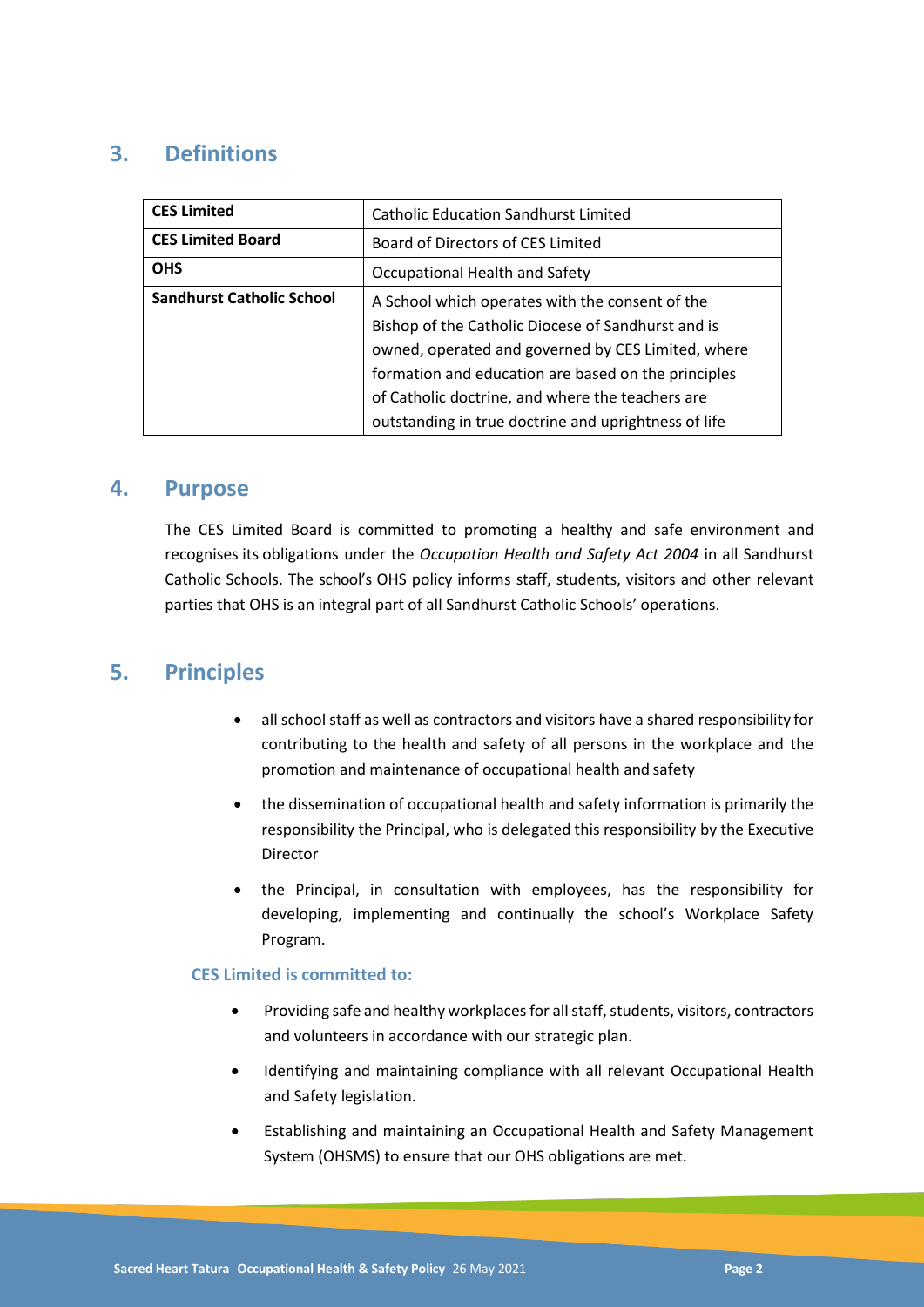Communicating and consulting with staff (and their representatives), managers and other stakeholders on issues and decisions which may impact work health and safety.

### **6. Scope**

This policy and accompanying procedures apply to all school students and staff.

The Principal and staff at this school are committed to providing a safe and healthy workplaces to staff, visitors, contractors and other parties. The Principal, as the Responsible Person, will follow a systematic approach to OHS risk management to ensure that each Sandhurst Catholic School can meet its OHS obligations and provide OHS information, training and supervision to staff and other relevant parties. The Principal will consult with employees (and their representatives), school leaders and other stakeholders on OHS issues and will work towards resolving any OHS issues by following the school's OHS Issue Resolution procedure. An OHS Committee is established in each school for this purpose.

## **7. Policy Statement**

It is the policy of this school to ensure, as far as practicable, that all employees are safe from injury and risks to health and safety in the workplace. This commitment will be met by ensuring that work practices and procedures adopted throughout the school comply with the acts and regulations governing occupational health, safety and welfare. All persons, including staff, students and visitors to schools, are expected to take all practical measures to ensure a safe and healthy working environment in keeping with the following specifically defined responsibilities.

## **8. Roles, Responsibilities and Delegations**

### **8.1 Principal Delegations**

The Principal of the school delegates responsibility for the management of OHS issues to the OHS Committee in the school to enable them to act on their behalf.

### **8.2 Responsibilities of Occupational Health & SafetyCommittee**

An Occupational Health & Safety Committee is formed at the schoolto:

- facilitate co-operation between the school staff in instigating, developing and carry out measures designed to ensure the health and safety at work of the employees
- to formulate and review the standards, rules and procedures relating to health and safety that are to be carried out or complied within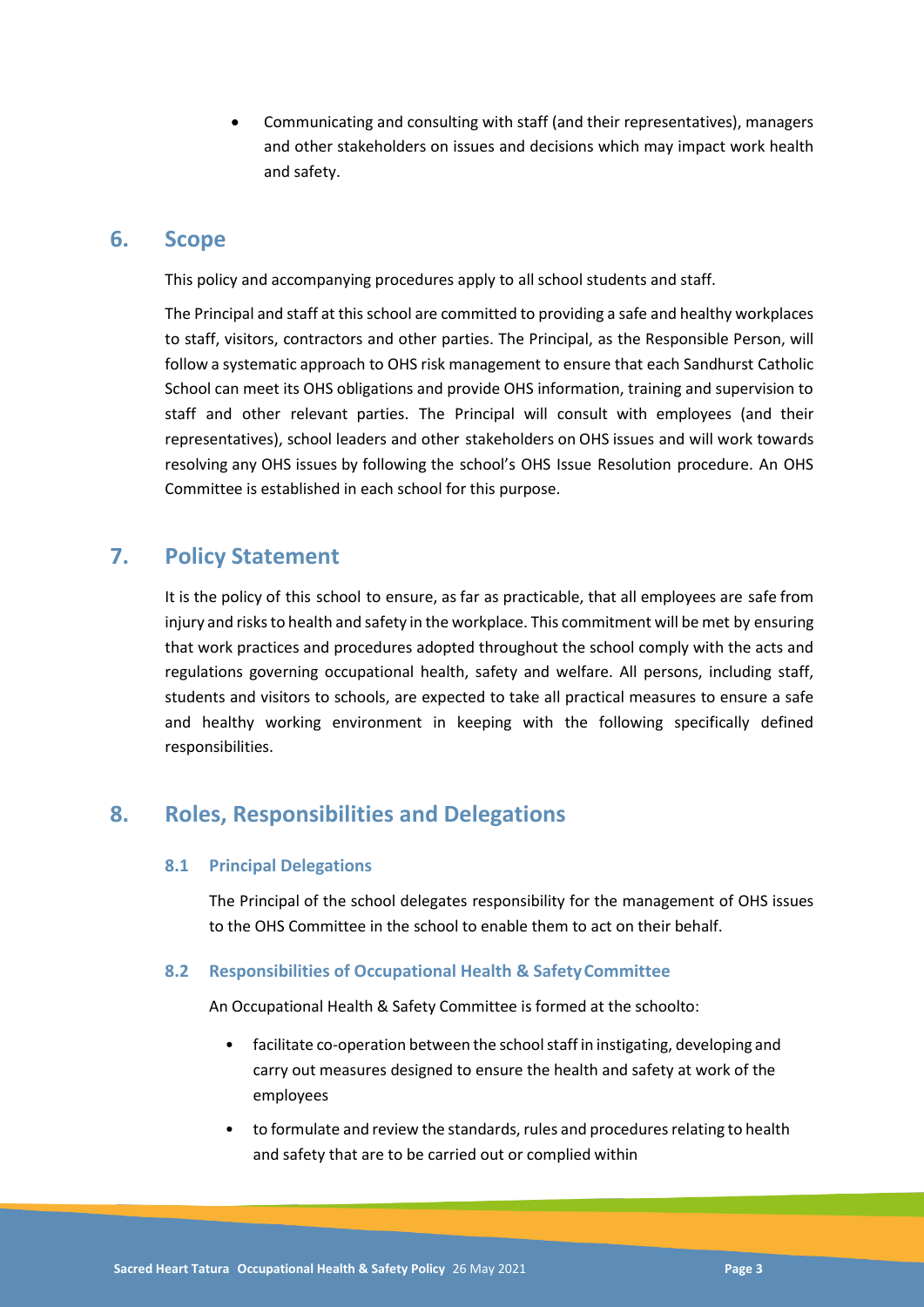- ensure appropriate records under their control are maintained in accordance with the school's OHS policy
- meet at least once every three months; and at any other time if required
- attempt to resolve any issue concerning health or safety that arises in the workplace or from the conduct of the undertaking of the employer, in accordance with the provisions of Part 7, Division 8 of theAct.

#### **8.3 Responsibilities of Employees**

In their own interests and as a legal obligation, all staff at this school have a responsibility to ensure that nothing is done to make health and safety provisions less effective. While at work, staff members must:

- fulfil their duties under OHS legislation and acting in a safe manner
- take reasonable care of their own health and safety and that of others affected by their actions or omissions
- follow safe workplace practices consistent with the extent of their knowledge, control or influence over working conditions and methods
- identify and report any unsafe or unhealthy conditions or behaviour
- ensure that the behaviour of all persons in the workplace is safe and without risk to health
- not intentionally or recklessly interfere with or misuse anything provided at the workplace in the interests of health, safety or welfare
- co-operate with CES Limited with respect to any action taken by them to comply with a requirement imposed by or under the Occupational Health and Safety Act 2004 or the regulations
- ensure that they are not under the influence of drugs or alcohol whilst in the workplace and in such a state as may endanger their own safety at work or the safety of any other person at work
- keep their own work areas tidy and safe.

#### **8.4 Responsibilities of Volunteers, contractors and sub-contractors, visitors**

All volunteers, visitors, contractors and sub-contractors engaged to perform work in Sandhurst Catholic School premises are required, to comply with the OHS Policy of the school. They must observe directions on health and safety from the staff in the school.

Failure to comply or observe a direction will be considered a breach of contract and sufficient grounds for termination of a contract. Visitors who fail to follow directions may be asked to leave the premises.